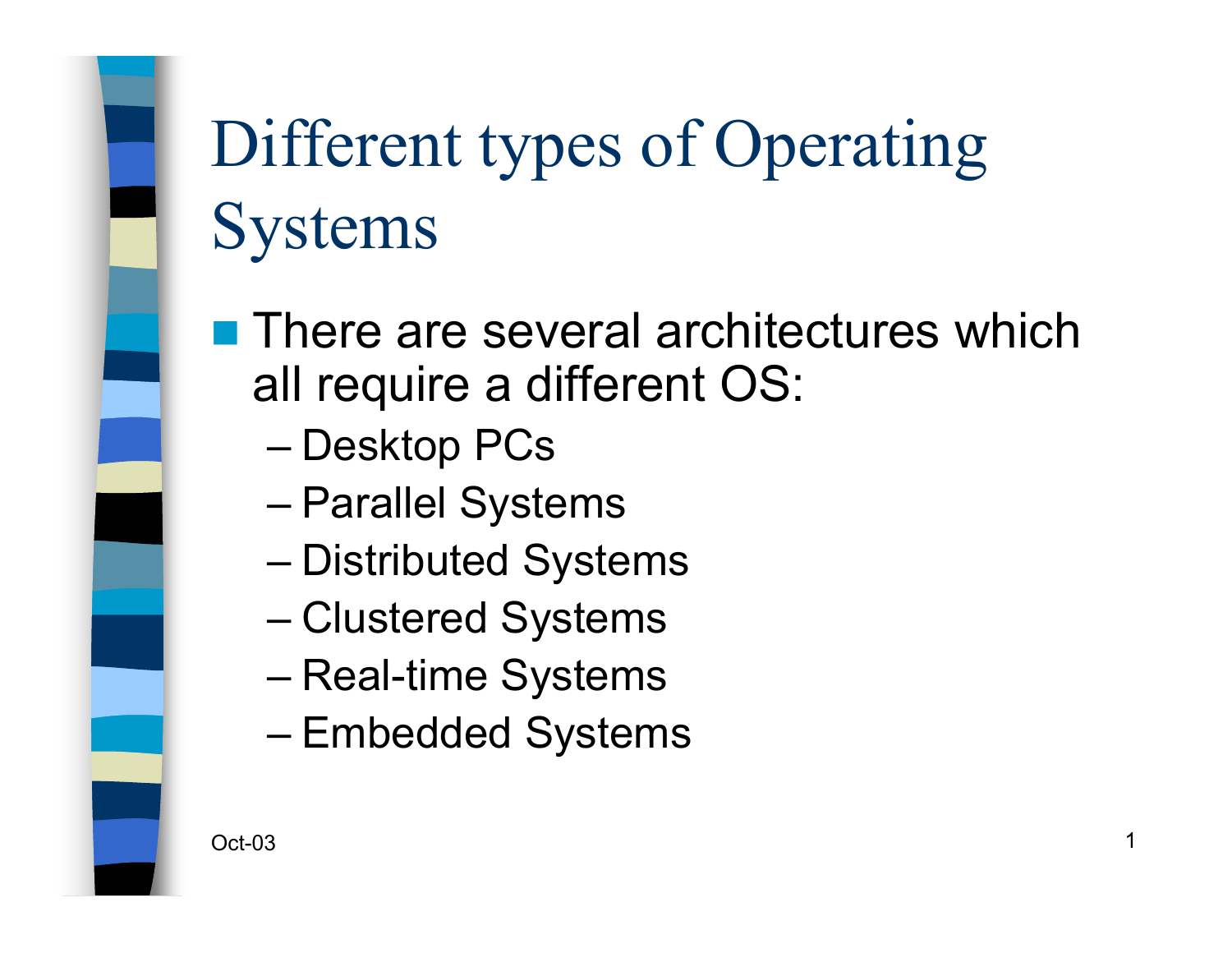#### Desktop Systems

- $\mathbb{R}^3$  *Personal Computers* – computer system dedicated to a single user.
- I/O devices keyboards, mice, display screens, small printers.
- **User convenience and responsiveness.**
- $\mathbb{R}^3$  Can adopt technology developed for larger operating system
- Often individuals have sole use of computer and do not need advanced CPU utilization of protection features.
- May run several different types of operating systems (Windows, MacOS, UNIX, Linux)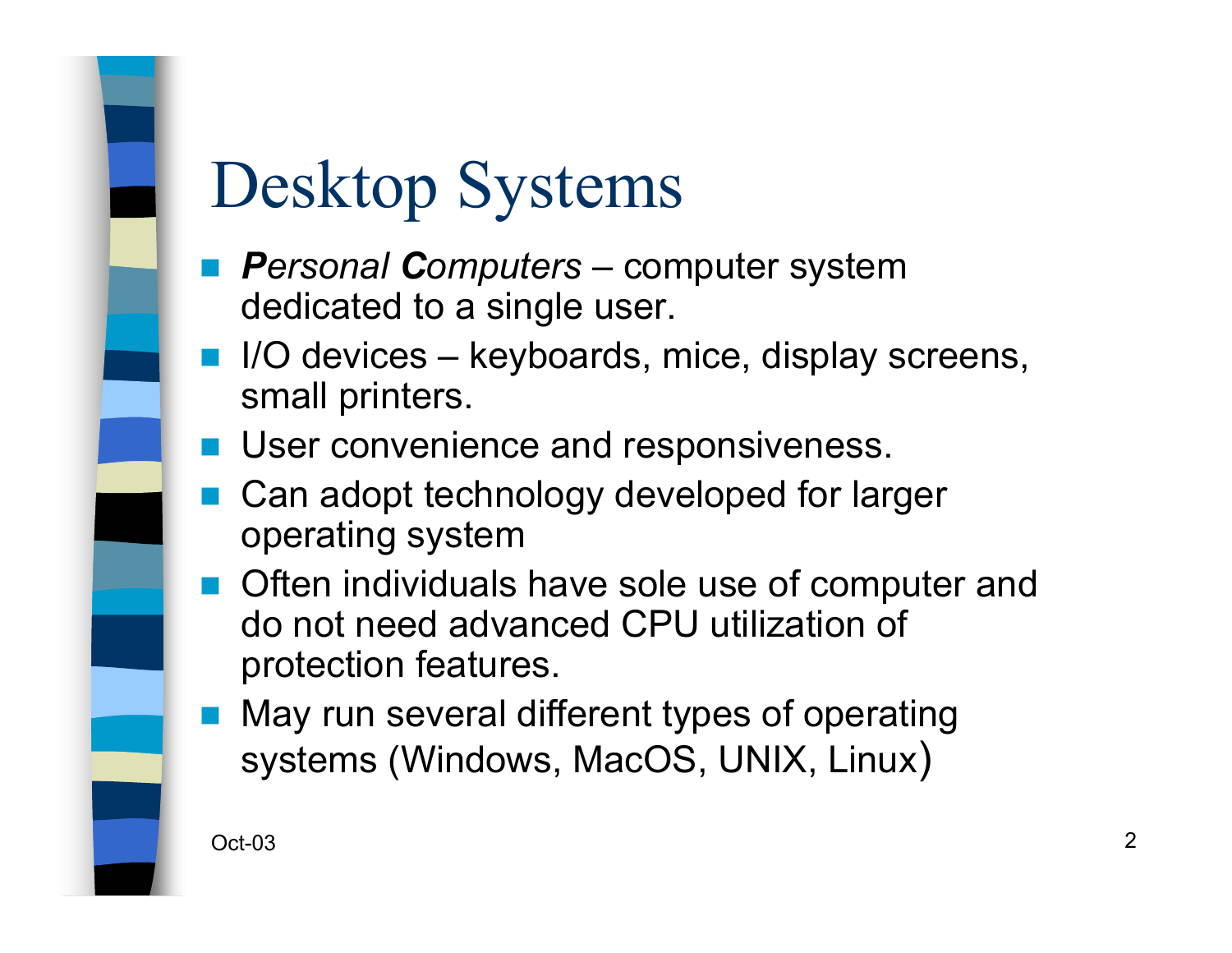#### Parallel Systems

- Multiprocessor systems with more than one CPU in close communication.
- *Tightly coupled system* processors share memory and the internal clock; communication usually takes place through the shared memory.
- Advantages of parallel system:
	- Increased *throughput*
	- Economical
	- Increased reliability
		- graceful degradation
		- fail-soft systems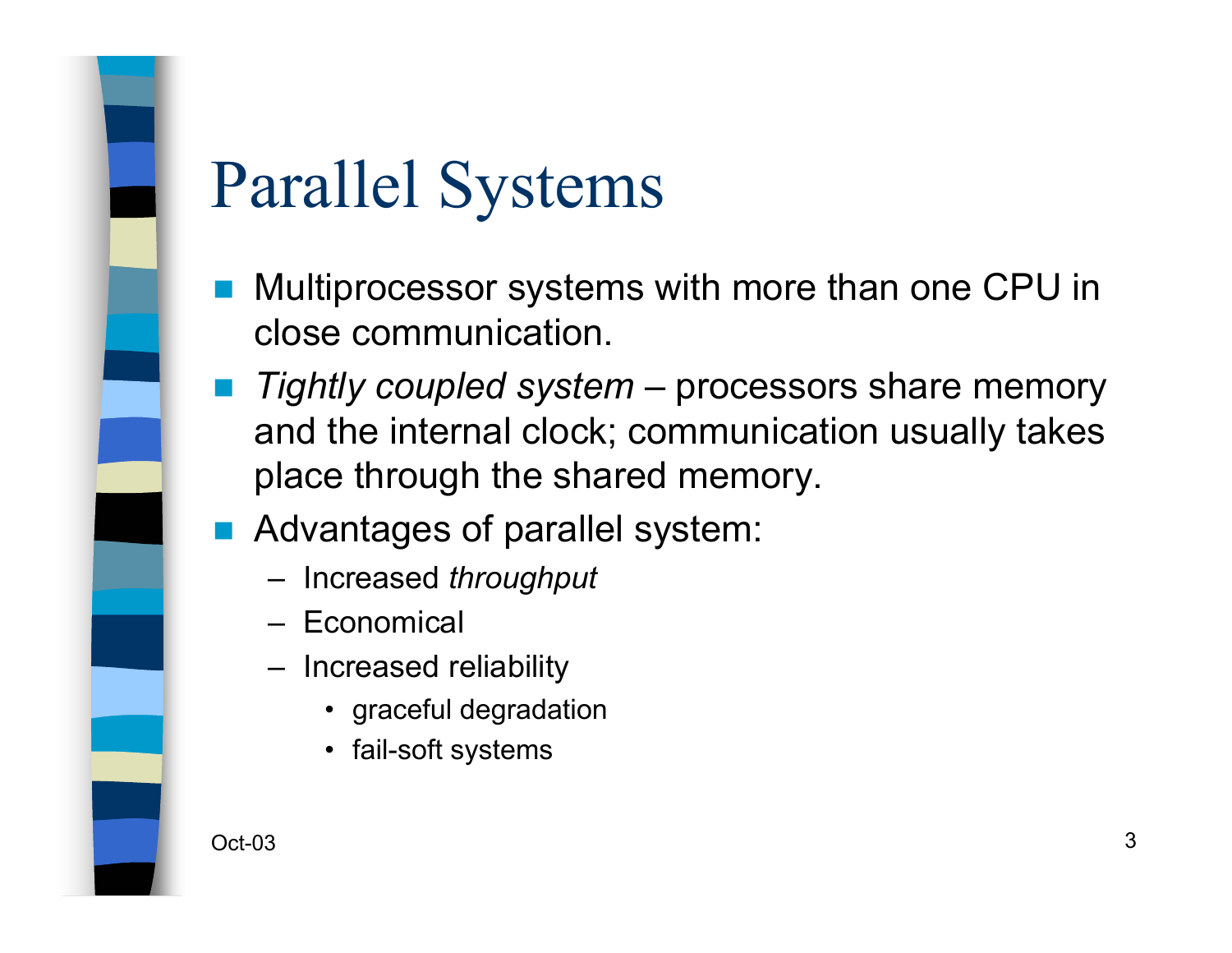#### Parallel Systems (Cont.)

- *Symmetric multiprocessing (SMP)*
	- Each processor runs an identical copy of the operating system.
	- The OS code is usually shared.
	- Many processes can run at once without performance deterioration.
	- Most modern operating systems have SMP support.
	- OS has to cater for protection of data.
- *Asymmetric multiprocessing*
	- Each processor is assigned a specific task; master processor schedules and farms work to slave processors.
	- More common in extremely large systems like mainframes with hundreds of processors.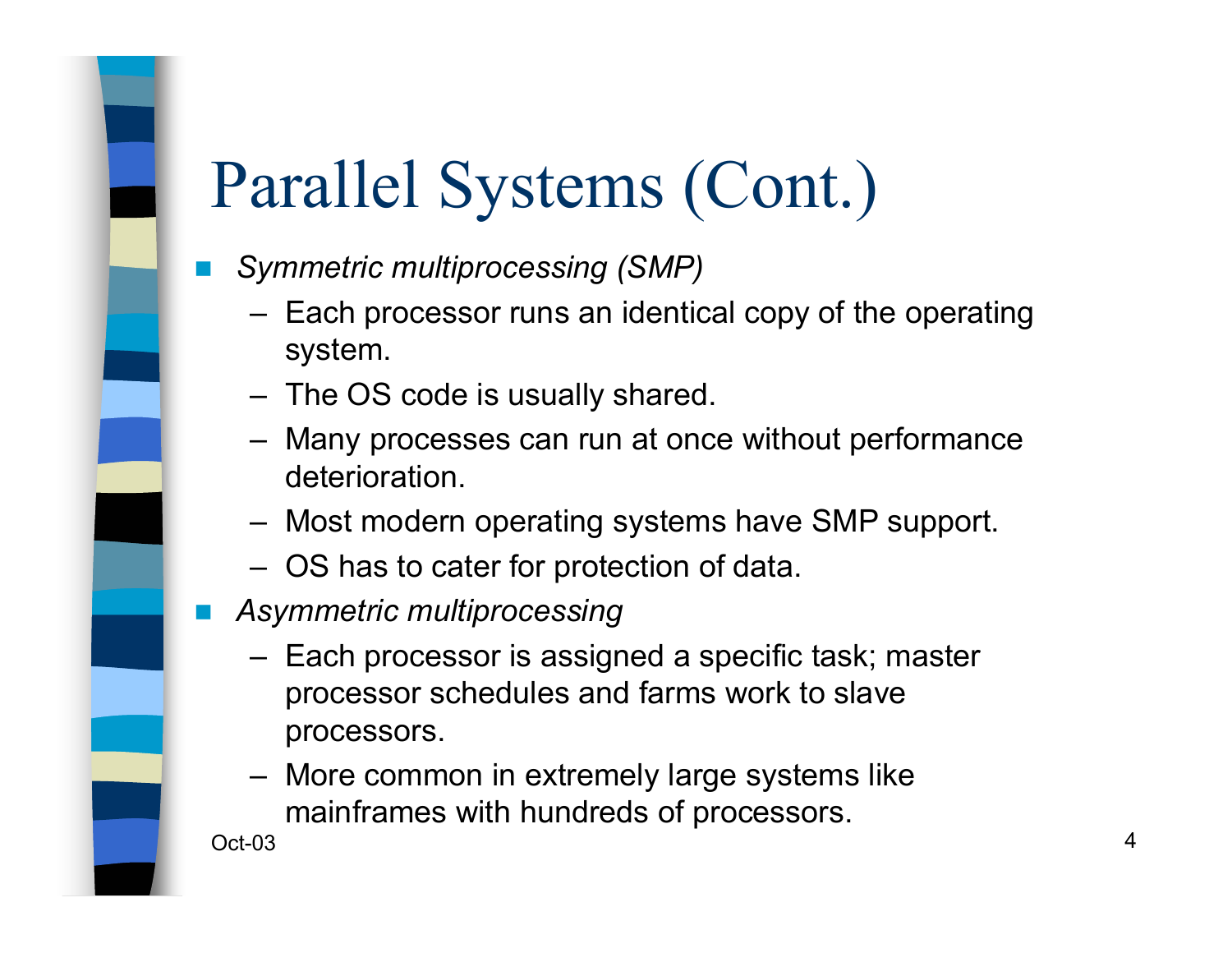## Symmetric Multiprocessing Architecture

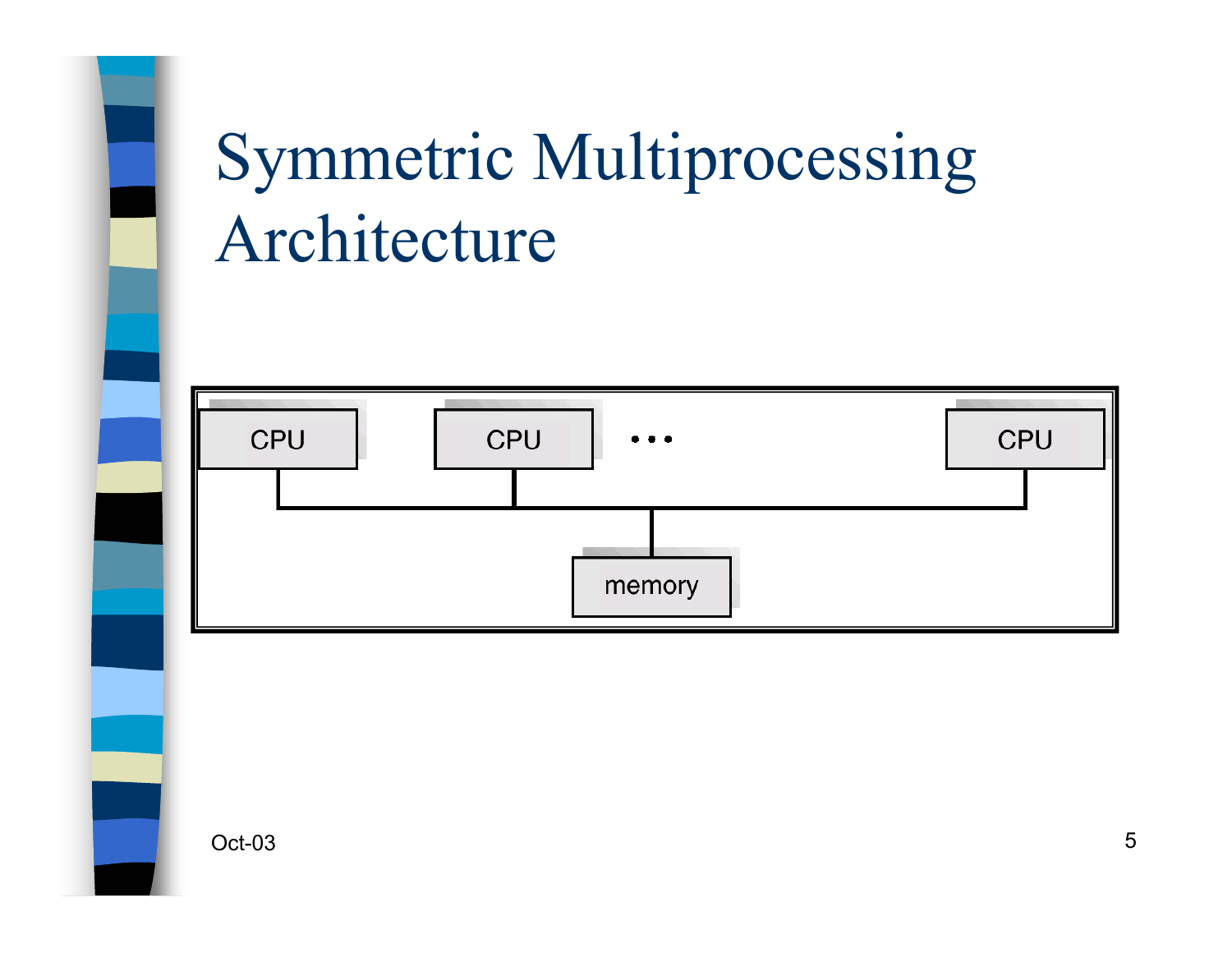## Distributed Systems

- F Distribute the computation among several physical processors.
- F *Loosely coupled system* – each processor has its own local memory; processors communicate with one another through various communications lines, such as high-speed buses or network communication.
- P. Advantages of distributed systems.
	- Resources Sharing
	- Computation speed up load balancing
	- Scalability
	- Reliability
	- Fail-Safe
	- Communications
- F May make use of commodity platforms.
- F OS has to cater for resource sharing.
- May be either client-server or peer-to-peer systems.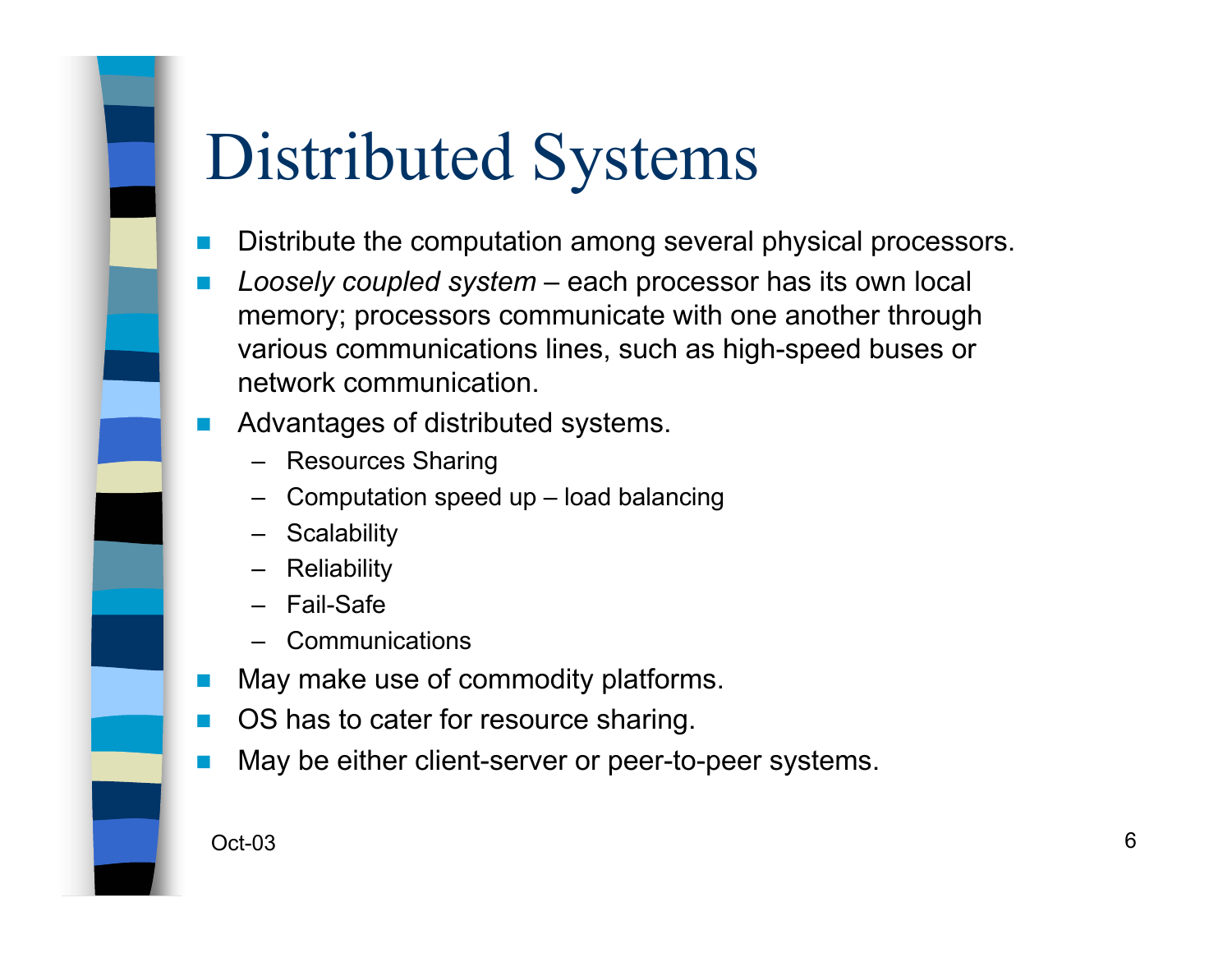# General Structure of Distributed Client-Server

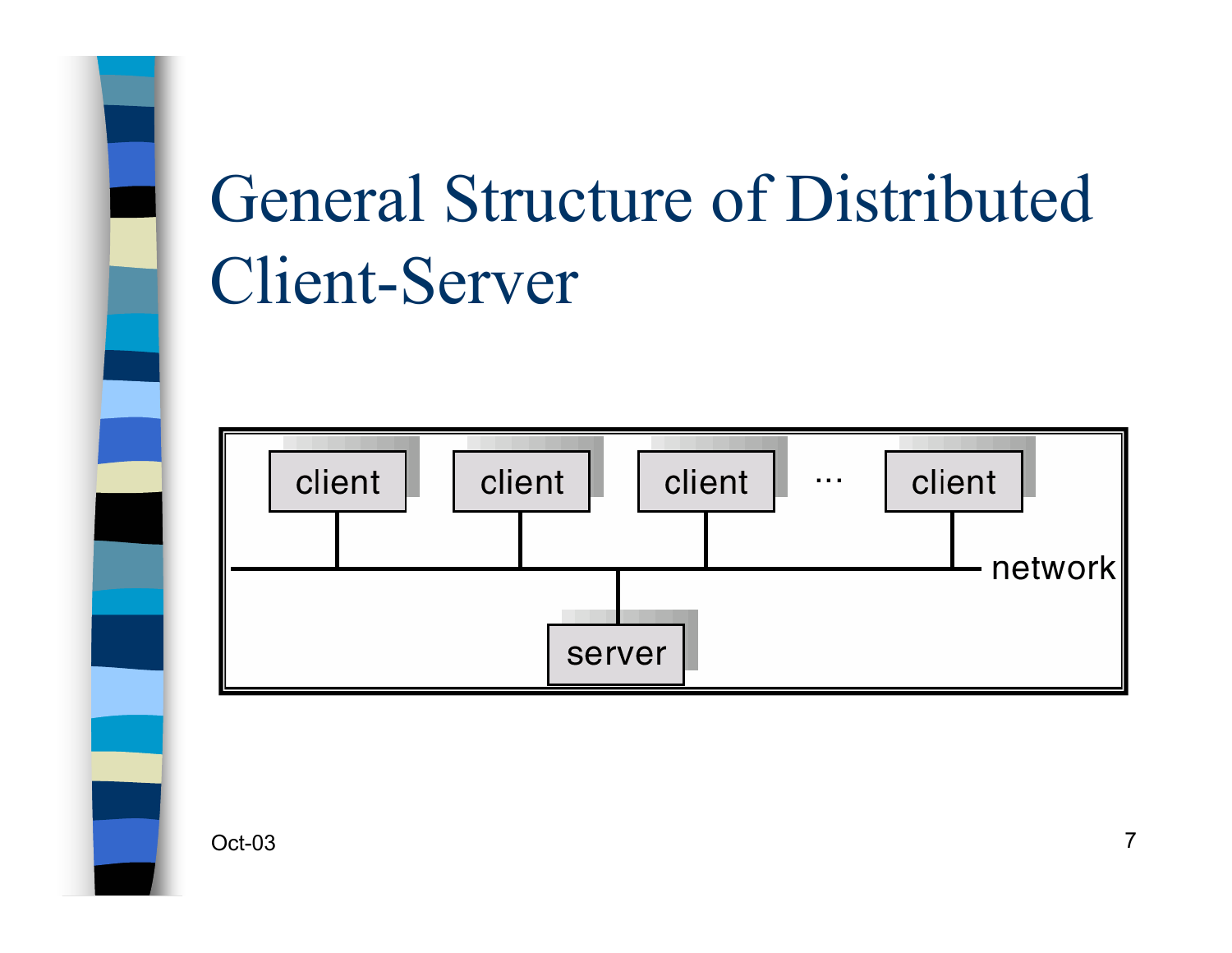#### Clustered Systems

- Clustering allows two or more systems to share storage.
- **Provides high reliability.**
- Asymmetric clustering: one server runs the application while other servers standby.
- Symmetric clustering: all N hosts are running the application.
- **Used mainly for database applications where** a file server exists.

Oct-038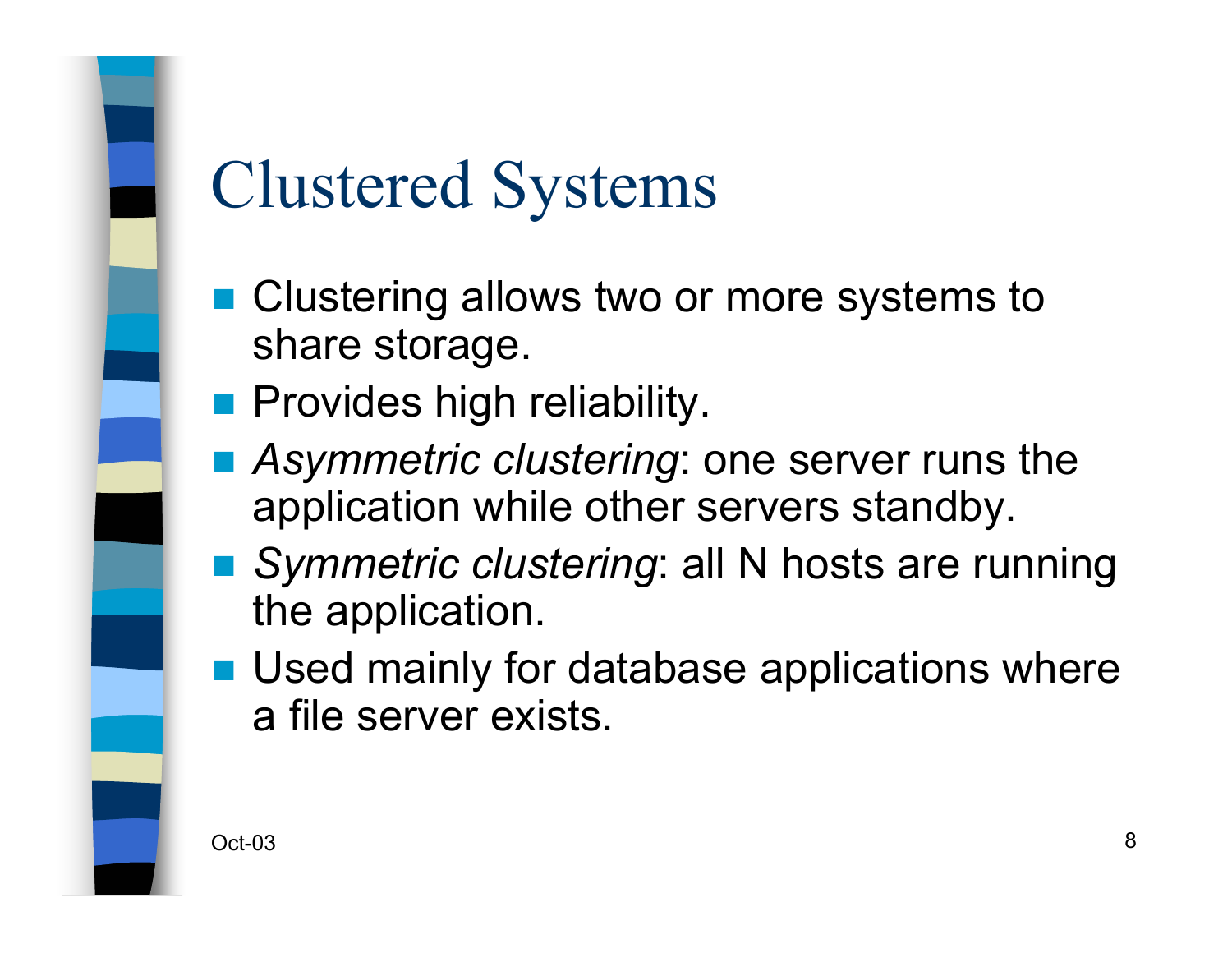#### Real-Time Systems

- Often used as a control device in a dedicated application such as controlling scientific experiments, medical imaging systems, industrial control systems, and some display systems.
- Well-defined fixed-time constraints.
- Real-Time systems may have either *hard* or *soft* real-time.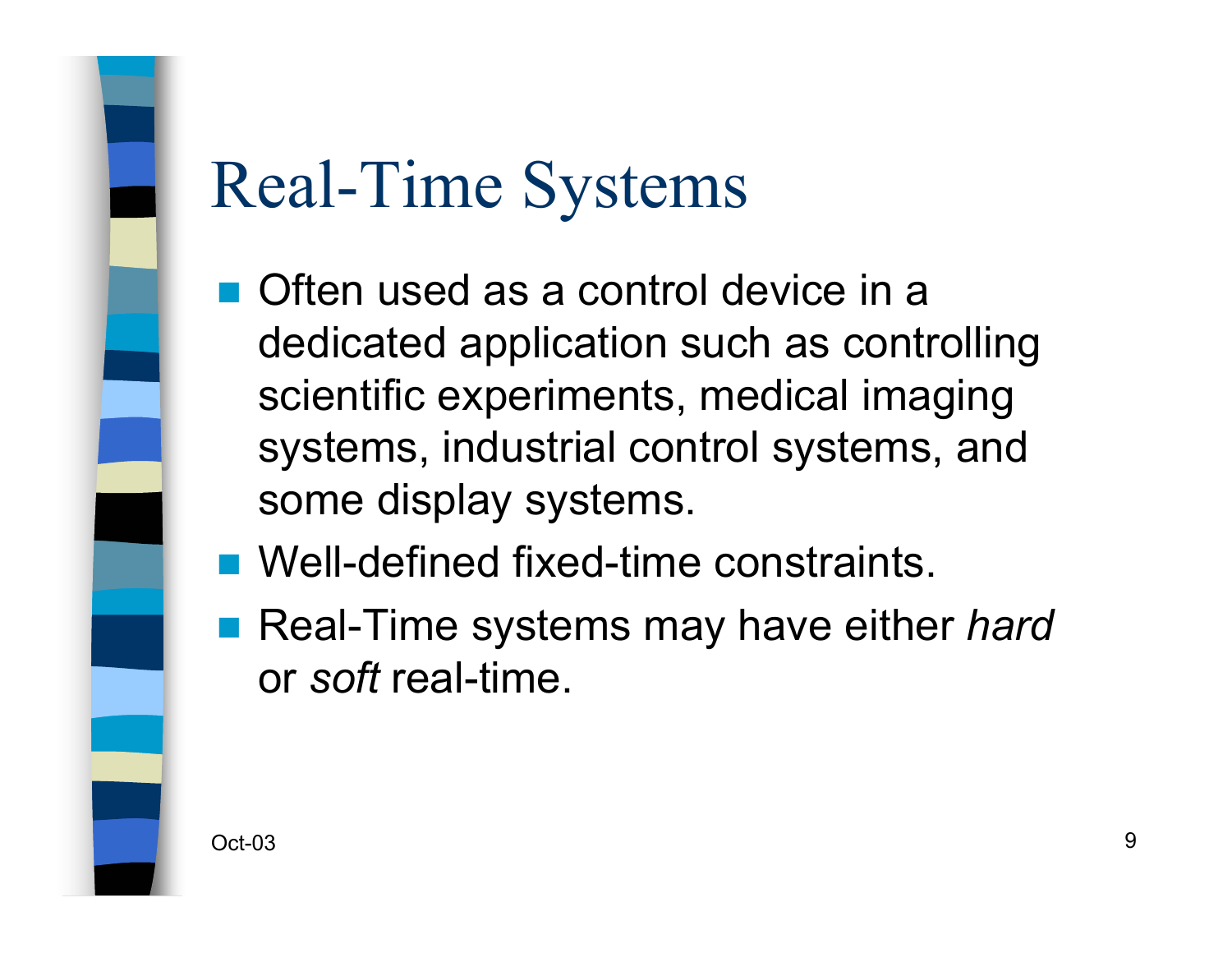## Real-Time Systems (Cont.)

#### $\mathbb{R}^3$ Hard real-time:

- Secondary storage limited or absent, data stored in short term memory, or read-only memory (ROM)
- Conflicts with time-sharing systems, usually not supported by general-purpose operating systems.
- Soft real-time
	- Limited utility in industrial control of robotics
	- Quality of Service
	- Useful in applications (multimedia, virtual reality) requiring advanced operating-system features.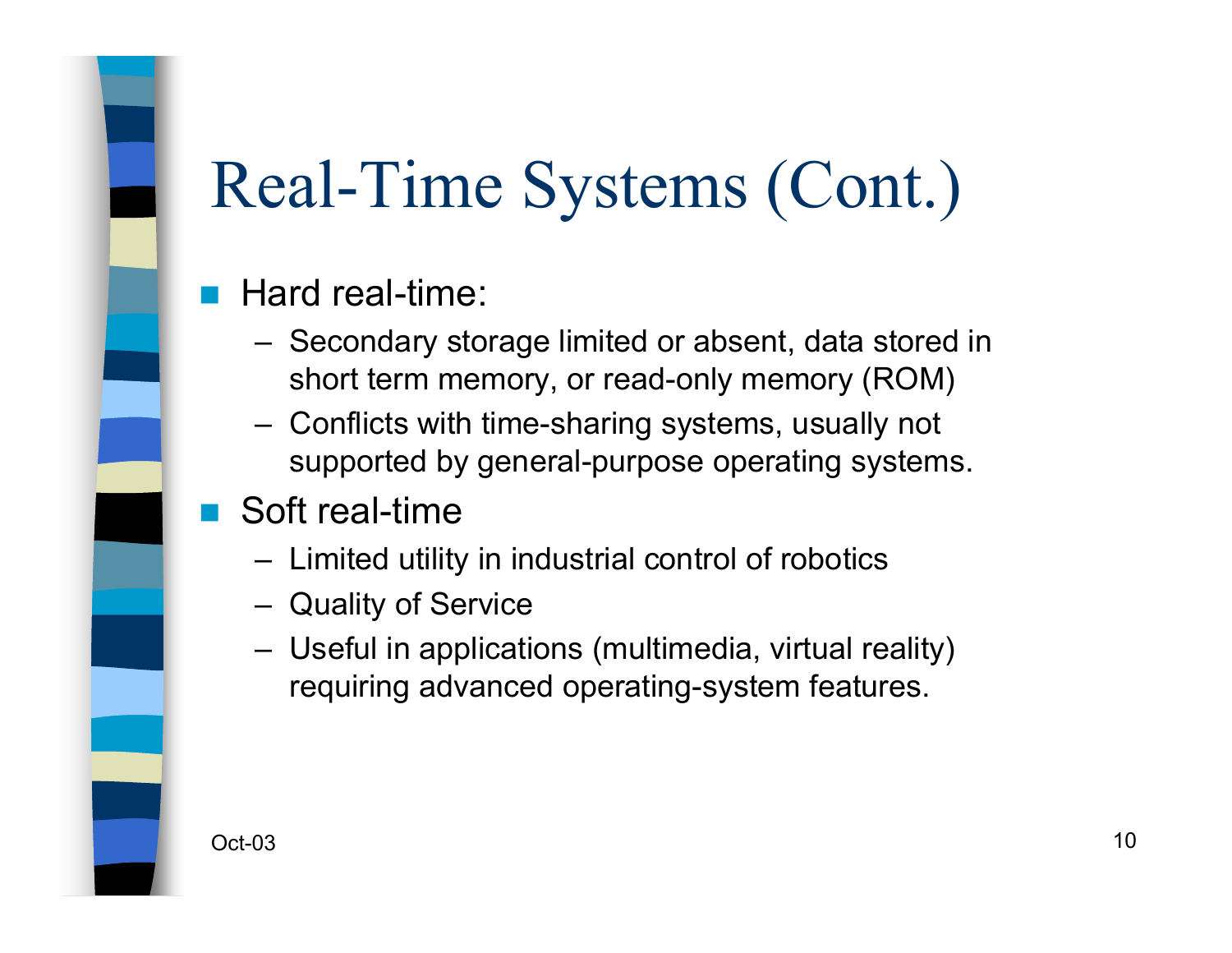#### Embedded Systems

- Personal Digital Assistants (PDAs)
- Cellular telephones
- **<u>Relissues</u>**:
	- Limited memory
	- Slow processors
	- Small display screens.
- Usually most features of typical OS's are not included at the expense of the developer.
- **Emphasis is on I/O operations.**
- Memory Management and Protection features are usually absent.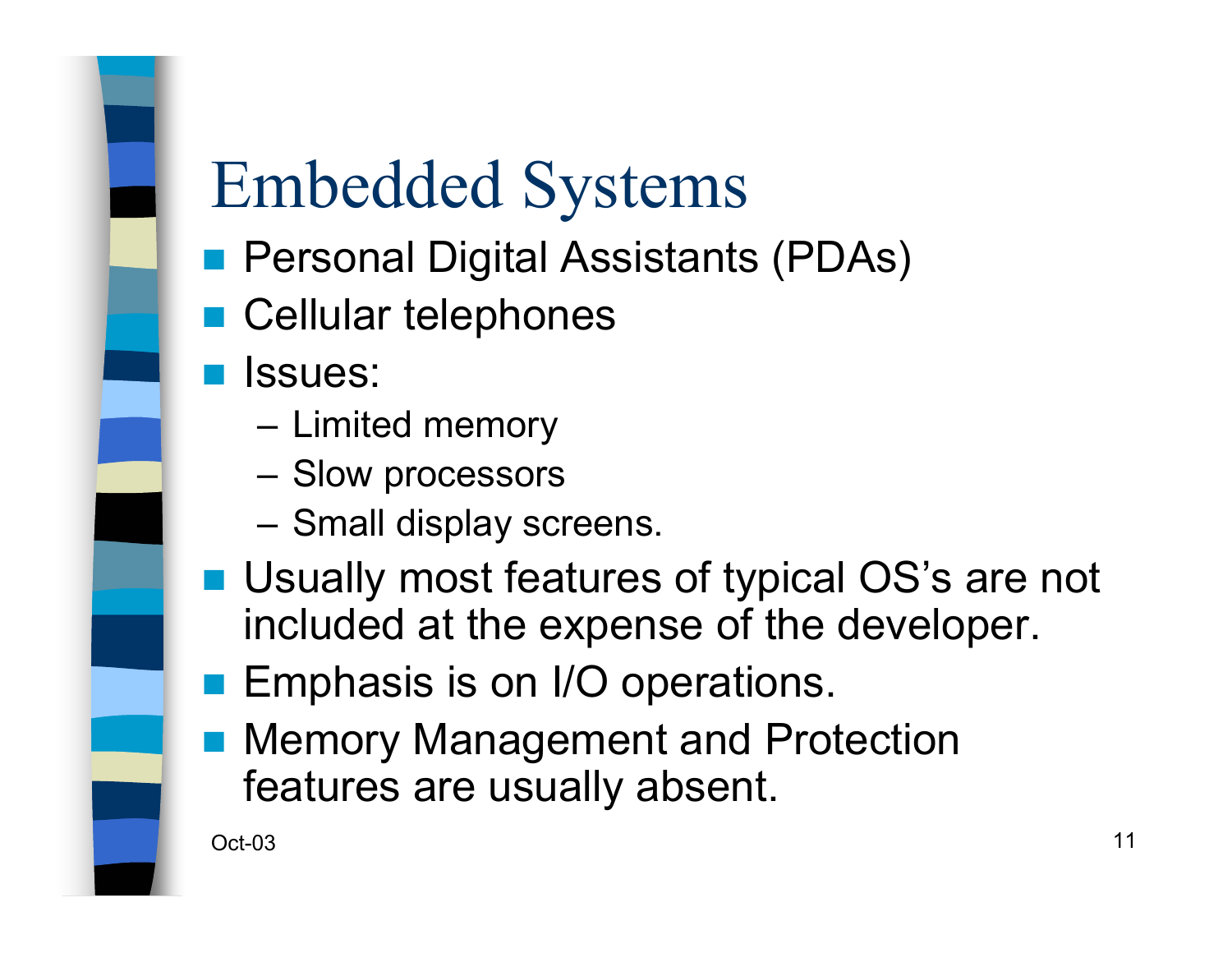Oct-03

#### TimeLine



 $3 \times 12$